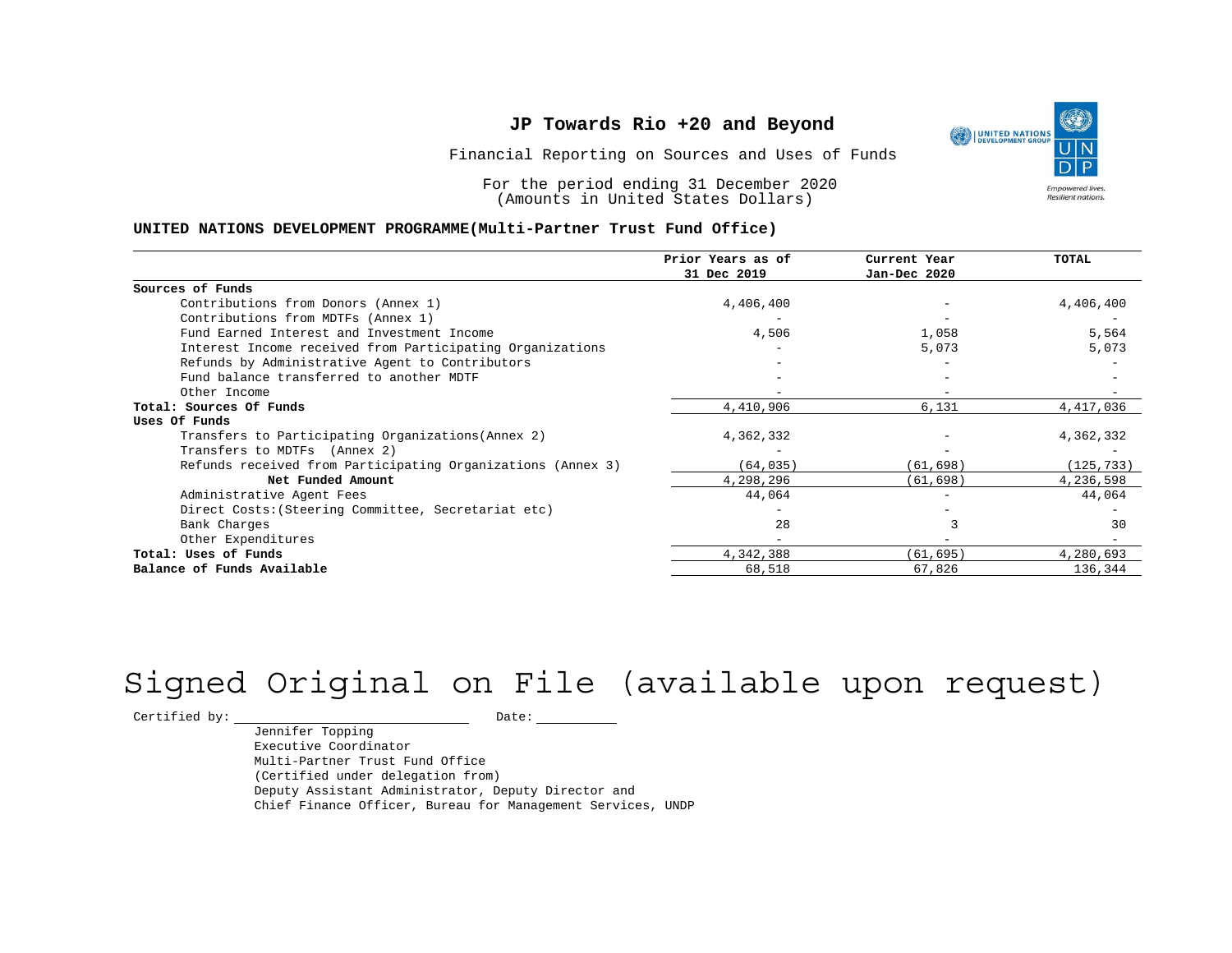

Financial Reporting on Sources and Uses of Funds

For the period ending 31 December 2020 (Amounts in United States Dollars)

#### **UNITED NATIONS DEVELOPMENT PROGRAMME(Multi-Partner Trust Fund Office)**

**Annex - 1: Contributions**

|                           | Prior Years as of | Current Year             | TOTAL     |
|---------------------------|-------------------|--------------------------|-----------|
|                           | 31 Dec 2019       | Jan-Dec 2020             |           |
| From Contributors         |                   |                          |           |
| GOVERNMENT OF NETHERLANDS | 4,406,400         | $\overline{\phantom{0}}$ | 4,406,400 |
| Total: Contributions      | 4,406,400         | $-$                      | 4,406,400 |

## Signed Original on File (available upon request)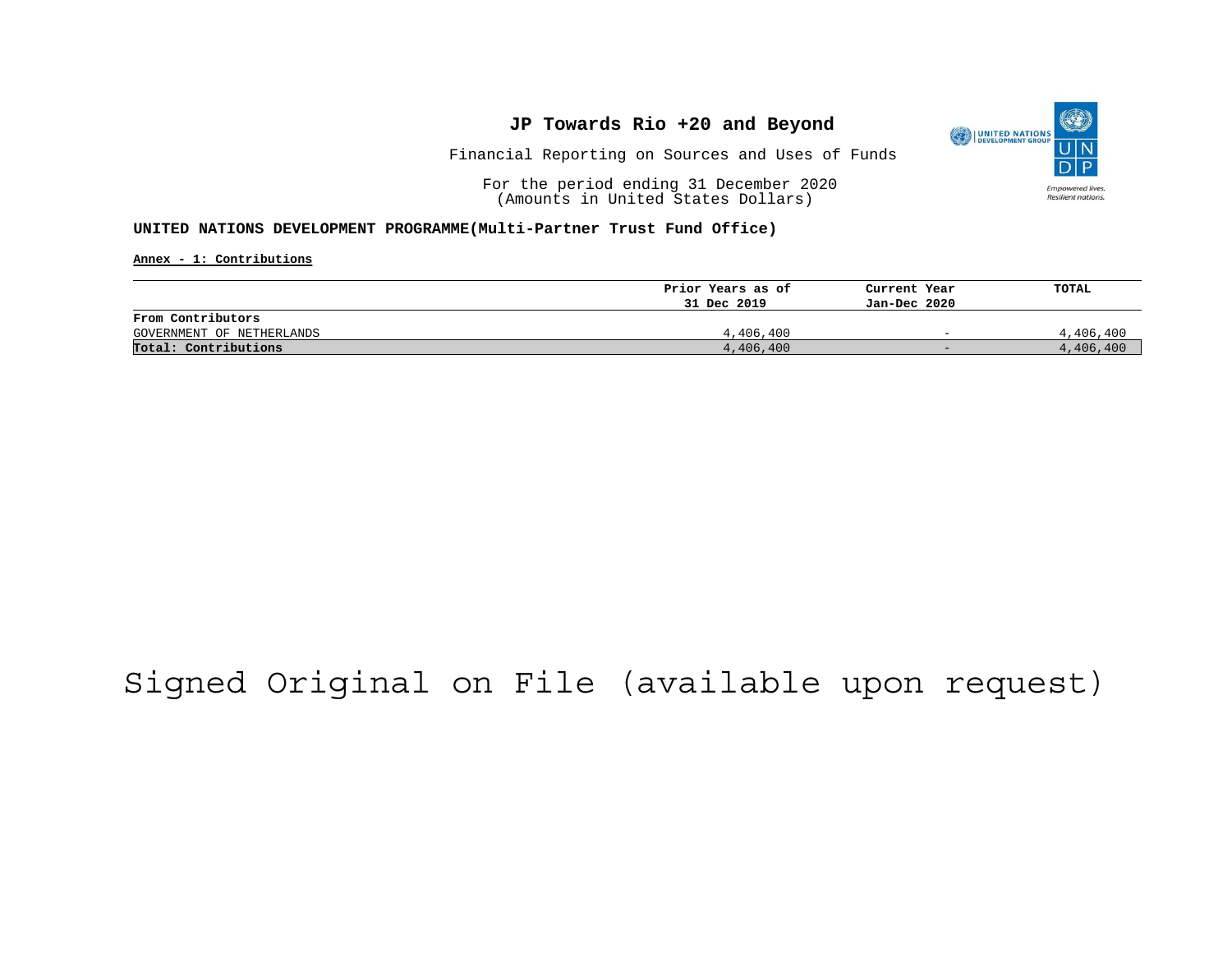

Financial Reporting on Sources and Uses of Funds

For the period ending 31 December 2020 (Amounts in United States Dollars)

#### **UNITED NATIONS DEVELOPMENT PROGRAMME(Multi-Partner Trust Fund Office)**

**Annex - 2: Transfers**

|                                | Prior Years as of | Current Year             | TOTAL     |
|--------------------------------|-------------------|--------------------------|-----------|
|                                | 31 Dec 2019       | Jan-Dec 2020             |           |
| To Participating Organizations |                   |                          |           |
| UNDESA                         | 260,500           | $\overline{\phantom{m}}$ | 260,500   |
| UNDP                           | 1,939,131         | $\overline{\phantom{0}}$ | 1,939,131 |
| UNEP                           | 2,162,701         | $\overline{\phantom{0}}$ | 2,162,701 |
|                                |                   |                          |           |
| Total Transfers                | 4,362,332         | $-$                      | 4,362,332 |

## Signed Original on File (available upon request)